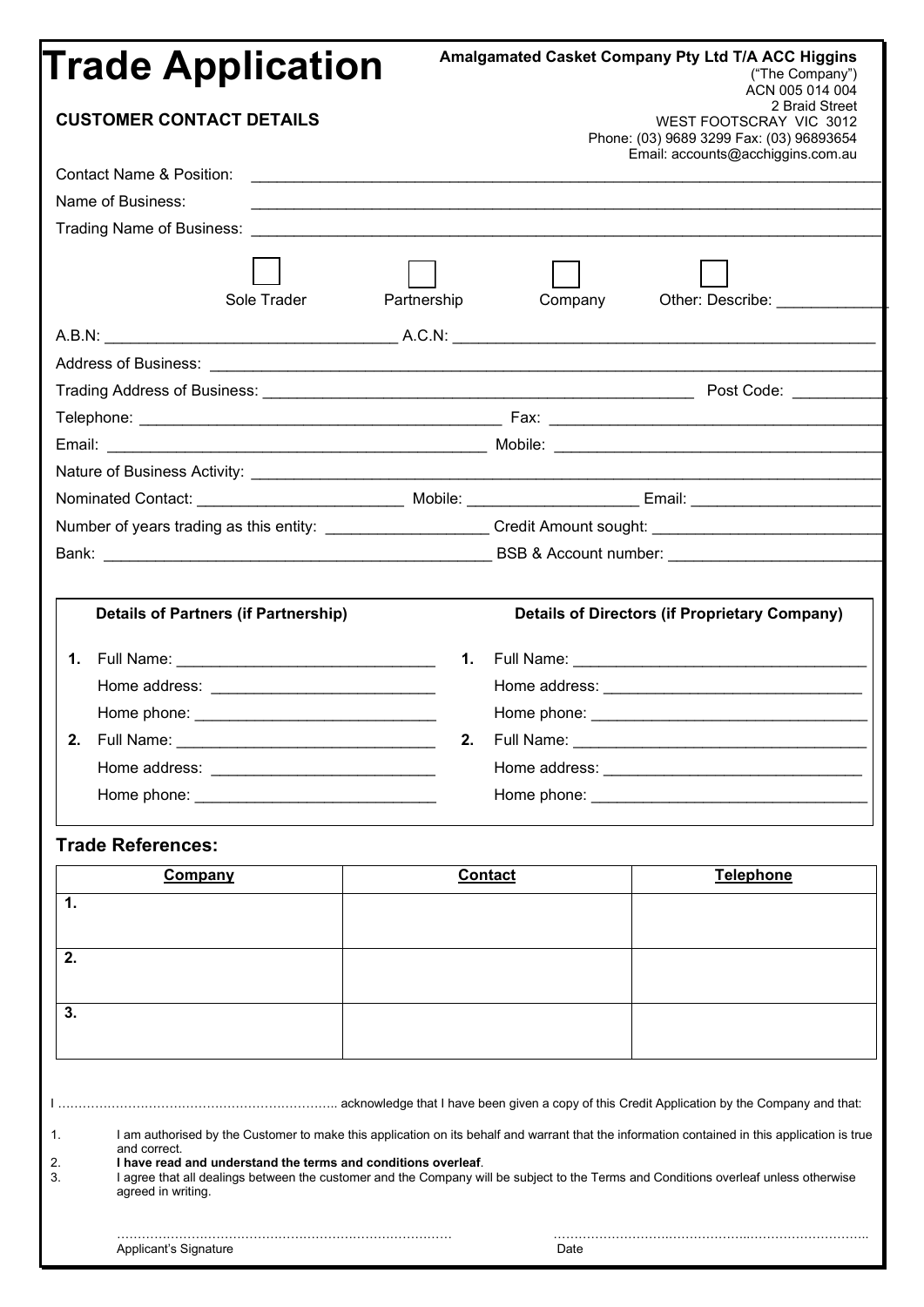#### **Amalgamated Casket Company Pty Ltd T/A ACC Higgins ACN 005 014 004 TERMS AND CONDITIONS**

#### **1. GENERAL**

- **(a)** In these terms and conditions "the Company" means Amalgamated Casket Company Pty Ltd T/A ACC Higgins to which this application for credit is made and includes its successors and assigns and "the Customer" means the entity which is applying for credit in the application overleaf.
- **(b)** These terms and conditions shall apply to the exclusion of all others including any terms and conditions of the Customer (whether on the Customer's order form or otherwise). The Customer acknowledges that these terms and conditions constitute the whole agreement between the parties unless otherwise agreed in writing.

#### **2. PRICES**

Orders are accepted on the condition that the goods will be invoiced at the price quoted or if none at the price ruling at the date the goods are despatched. Unless specified to the contrary, prices quoted are inclusive of all GST, stamp duty and like levies or taxes. The Company may amend prices at any time without prior notice.

# **PAYMENT**<br>(a) The

- (a) The Customer shall make payment to the Company for all goods and services and<br>services supplied within thirty (30) days from the end of the month of invoice<br>unless otherwise agreed in writing. The Customer acknowledges essence with regard to payment and that any breach of this term will enable the Company to exercise all of its rights contained herein including (but without in any way limiting its rights) the right to cancel further credit and to take legal action for the recovery of all sums outstanding. Payment in full shall be made for all nonaccount holders prior to the dispatch of, or at pick up of the goods. Credit Card payments will incur a processing fee of 1.5%.
- (b) If the Customer commits an act of insolvency or is in breach of this agreement, or<br>provides false information to the Company in this application or otherwise, then in<br>addition to any other rights, all monies outstandin immediately due and payable and the Company may terminate this agreement, cancel the Customer's credit account and recover all such monies immediately and without prior notice.

#### **4. INTEREST**

Should payment remain outstanding beyond the Company's payment terms as outlined in clause 3 above, the Customer agrees to pay interest on all amounts outstanding from the due date until the date of payment at a rate equal to 2% above the rate set out in section 2 of the Penalty Interest Rates Act.

#### **5. COSTS**

Should payment remain outstanding beyond the Company's payment terms set out in clause 3, the Customer agrees to pay<br>(a) all legal costs incurred by the

- all legal costs incurred by the Company for the recovery of the debt (on a solicitor/own client basis);
- **(b)** all Mercantile Agent's fees (including commission) payable by the Company for the recovery of the debt;
- **(c)** an administration fee equal to 1% of the balance outstanding.

# **6. DELIVERY**

- **(a)** The Company is responsible for arranging delivery from the Company's premises to the Customer at its delivery address set out in the order, but the Company shall not be liable for any loss or damage if it is unable to deliver the goods to the address specified by the Customer for any reason not of its causing. The Customer is liable for any additional delivery charges of which it is advised by the Company before the order is placed.
- In the event that the Customer specifies a delivery date, the Company shall use its best endeavours to comply with the Customer's requests. In no circumstances will the Company be liable for any loss or damage of any kind whatsoever in the event that it is not able to comply with the Customer's request for delivery at a certain time. The Customer acknowledges and agrees that it will not make any claim against the Company for any loss or damage incurred as a result of late delivery.
- **(c)** Delivery of the goods to a third party nominated by the Customer is deemed to be delivery to the Customer for the purposes of this agreement. **(d)** The Customer shall not be entitled to repudiate the agreement as a result of the
- failure of the Company to deliver the goods.
- **(e)** The Company may refuse to deliver any goods ordered by the Customer if any monies are owing by the Customer to the Company and are beyond the Company's payment terms set out in clause 3.
- **(f)** The goods will be at the Customer's risk from the time they leave the Company's premises.

# **7. CLAIMS**

- **(a)** It is the responsibility of the Customer to check each delivery to ensure that the delivery is complete and in good condition. The Customer will be deemed to have accepted the goods as being in accordance with its order and received in good condition unless it notifies the Company in writing of any claim within seven (7) days of receipt of the goods.
- The Company will not accept a return of goods unless the goods are defective and if so the Company's liability is limited (to the extent permitted by law) to the<br>replacement of any defective goods. No return of goods will be accepted unless the<br>returned goods are in their original condition and packagi responsible for any freight or delivery costs to return goods to the Company unless otherwise agreed.

#### **8. JURISDICTION**

The proper law of all contracts arising between the Company and the Customer is the law of the State where the order is placed and the parties agree to submit to the jurisdiction of the Courts of that State.

#### **9. WARRANTY**

- **(a)** If the goods are supplied to a consumer (as defined in the Australian Consumer Law) then the goods come with guarantees that cannot be excluded under the Australian Consumer Law. The Customer is entitled to a replacement or refund for a major failure and for compensation for any reasonably foreseeable loss or damage. The Customer is also entitled to have the goods repaired or replaced if the goods fail to be of acceptable quality and the failure does not amount to a major failure.
- **(b)** All warranties whether express or implied and whether statutory or otherwise with regard to the goods supplied by the Company as to quality, fitness for purpose or any other matter are hereby excluded except in so far as any such warranties are incapable of exclusion at law, and the liability of the Company is limited to the extent permitted under s 64A of Schedule 2 of the Competition and Consumer Act 2010.
- **(c)** Where a manufacturer's warranty exists then the Customer may only rely on such warranty and shall not be entitled to rescind or cancel the agreement or sue the Company for damages or claim restitution arising out of any misrepresentation made to him by any servants or agents of the Company. The Customer acknowledges that it has relied on its own skill and judgement in deciding to enter

into this agreement and has not relied on any representation, condition, warranty, covenant, or promise made by the Company or for and on behalf of the Company.

- **(d)** Any warranty provided by the Company shall not cover any defect or damage which may be caused by:
	- **(i)** Failure on the part of the Customer to properly maintain any goods and services; or
	- **(ii)** Failure on the part of the Customer to follow any instructions or guidelines provided by the Company; **(iii)** Any use of any goods and/or services otherwise than for any application
	- specified on any documentation supplied with the goods and services; or
	- **(iv)** The continued use of any goods and/or services after any defect becomes apparent to a reasonably prudent operator or user; or
	- **(v)** Fair wear and tear, any accident or Act of God.

**(e)** Any warranty provided by the Company shall be voided in the event that the goods and/or services are repaired or altered or replaced without the Company's consent.

#### **10. INTELLECTUAL PROPERTY (a)** The Company shall retain the copyright in all drawings of any products produced for the Customer unless otherwise agreed in writing.

**(b)** If the Customer provides the Company with any specifications, designs or drawings for the production or manufacture of any item or items then the Customer hereby warrants that the use of these designs, drawing or specifications will not infringe any third party's rights and the Customer hereby indemnifies the Company against any claims demands suits or actions in relation thereto.

#### **11. RIGHTS OF THE COMPANY TO DISPOSE OF GOODS**

In the event that the Company retains or regains possession of the goods ordered by the Customer and the Customer has not paid for the goods within the Company's terms of trade then the Company may dispose of the goods and may claim from the Customer any loss the Company has suffered in relation to same.

#### **12. CHANGE OF OWNERSHIP**

The Customer agrees to notify the Company in writing of any change of ownership of the Customer within seven (7) days from the date of such change and indemnifies the Company against any loss or damage incurred by it as a result of the Customer's failure to notify the Company of any change.

### **13. CANCELLATION**

Orders placed with the Company cannot be cancelled without the written approval of the Company. In the event that the Company accepts the cancellation of any order placed with it, it shall be entitled to charge a reasonable fee for any work done on behalf of the Customer to the date of the cancellation including a fee for the processing and acceptance of the Customer's order and request for cancellation.

## **14. LIEN**

<u>------</u><br>The Customer hereby acknowledges that the Company has a lien over all goods in its possession belonging to the Customer to secure payment of any or all amounts outstanding from time to time.

- **15. RETENTION OF TITLE AND PPSA (a)** Defined terms in this clause have the same meaning as given to them in the **PPSA** "**PPSA**" means the Personal Property Securities Act 2009 (Cth)
	- **(b)** It is agreed by the Company and the Customer that property in any goods supplied by the Company to the Customer shall not pass until:<br>(i) the Customer shall not pass until:<br>(i) the Customer has paid all amounts owing for
		- **(i)** the Customer has paid all amounts owing for all goods supplied to it by the Company, and
		- **(ii)** the Customer has met all other obligations by the Customer to the Company in respect of all contracts between the Company and the Customer.
	- **(c)** Until the Company has been paid in full for all the goods the Customer must;
		- **(i)** not dispose of the goods to a third party except by sale to bona fide buyers for market value in the ordinary course of business;
		- **(ii)** not charge the goods or grant any security over or interest in the goods or the proceeds;
		- **(iii)** keep any proceeds separate from other moneys of the Customer; **(iv)** not deal with the proceeds in any way which may be adverse to the
		- **(iv)** not deal with the proceeds in any way which may be adverse to the interests of the Company.
	- **(d)** The Company may require the Customer to return any goods it has supplied to the Customer on demand and may enter any premises occupied by the Customer to inspect and/or repossess any such goods. The Customer indemnifies the Company in respect of any damage to property or person occasioned by such entry and repossession.
	- **(e)** The parties acknowledge that these terms and conditions constitute a security agreement and give rise to a purchase money security interest in favour of the Company over any goods supplied to the Customer pursuant to these terms and conditions. The security interest attaches to any goods supplied by the Company at the time of delivery of the goods to the Customer.
	- **(f)** The Customer acknowledges that the Company may register its interest in any goods supplied to the Customer on the PPSA register and agrees that it will do all things necessary to assist the Company to register a financing statement and will indemnify the Company in respect of the costs and expenses of any such registration and the enforcement of the Company's security interest on a solicitor/own client basis.
	- **(g)** The Customer agrees that the Company does not need to give the Customer any notice under the PPSA (including without limitation a verification statement) unless the requirement for such notice cannot be excluded under the PPSA.

**16. CHARGE**

**The Customer hereby charges all its property whatsoever whether currently owned by** the Customer or acquired in the future with its indebtedness to the Company. **17. CONSENT TO CREDIT CHECK - PRIVACY ACT 1988**

- The Customer acknowledges and authorises the Company pursuant to the provisions of the Privacy Act 1988 to:-
- **(a)** seek from or give to a Credit Reporting Agency personal information about the Customer at any time after signing this form;
- **(b)** contact any trade references or other credit providers and acquire from them or give to them personal information in relation to the Customer and its credit worthiness; and
- **(c)** disclose and receive all such personal information concerning its affairs as may be disclosed pursuant to the provisions of the Privacy Act 1988

#### **18. SUB-CONTRACTING**

The Customer acknowledges that the Company may sub-contract all or any part of the works that the Company has been contracted to carry out on such terms as it deems fit and to which the Customer hereby agrees.

#### **19. FORCE MAJEURE**

The Company will not be in default or breach of any dealing with the Customer as a result of Force Majeure.